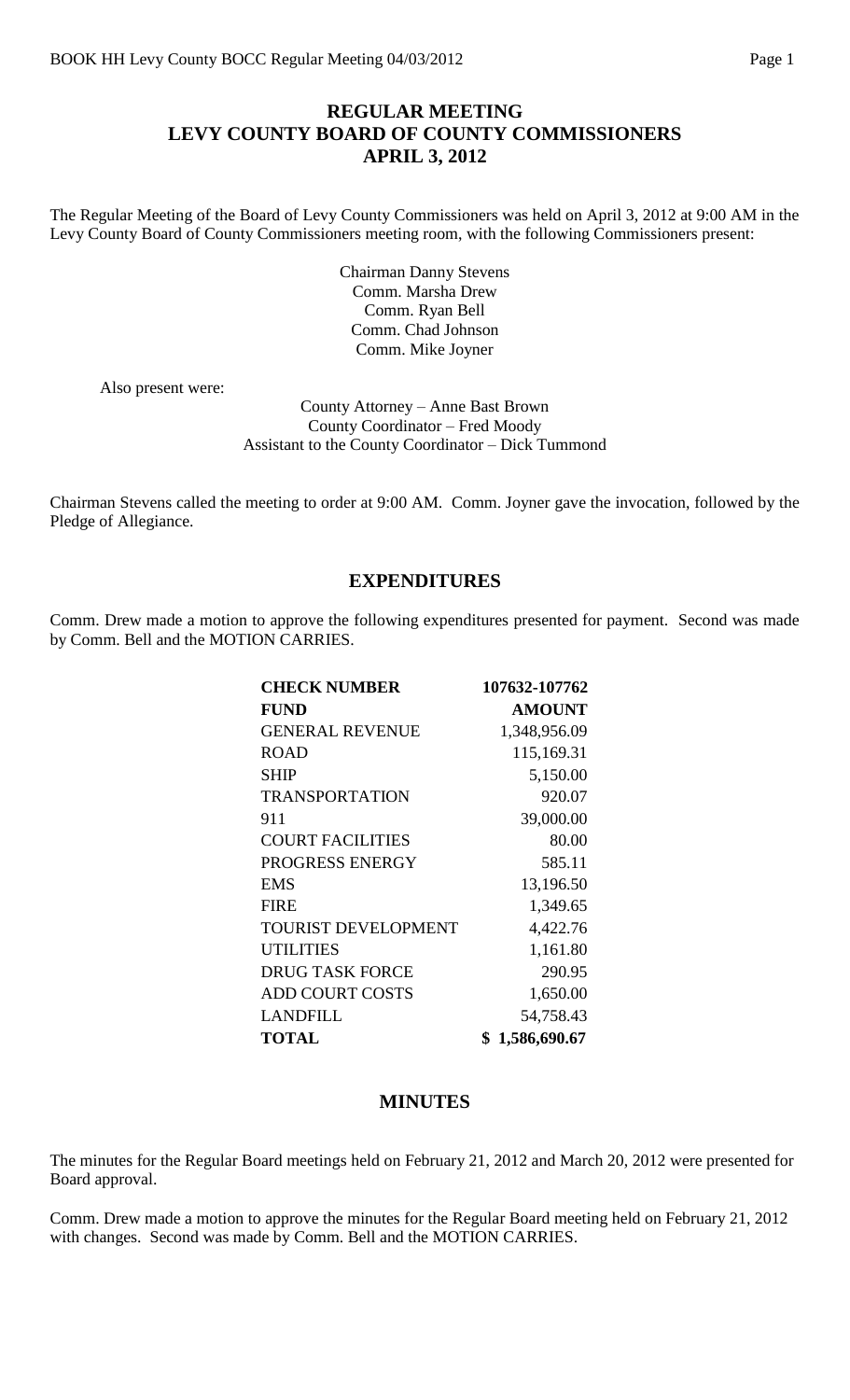Comm. Bell made a motion to approve the minutes for the Regular Board meeting held on March 20, 2012 with changes. Second was made by Comm. Drew and the MOTION CARRIES.

#### **VFW**

Ivan Chubb

Presenting Post Commander's Appreciation Certificate and letter.

Mr. Chubb presented Comm. Stevens with a letter and Post Commander's Appreciation Certificate. Comm. Drew read the Certificate into public record.

## **LEVY COUNTY FAIR ASSOCIATION**

Mike Pompeo

Presenting Proclamation 2012-23, recognizing Levy County Fair Week from April 9, 2012 to April 15, 2012.

Mr. Pompeo requested Board approval of Proclamation 2012-23, recognizing Levy County Fair Week from April 9, 2012 to April 15, 2012.

Comm. Drew made a motion to approve Proclamation 2012-23 as requested. Second was made by Comm. Johnson and the MOTION CARRIES.

#### **PUBLIC HEARING**

A. Adoption of Resolution 2012-15 approving or denying the petition to vacate, abandon and close NE 30<sup>th</sup> Street located in Wekiva Subdivision as requested by petitioner, Daniel Jerrels.

Bruce Greenlee presented and requested Board approval of Resolution 2012-15, a petition to vacate, abandon and close NE 30<sup>th</sup> Street located in Wekiva Subdivision as requested by petitioner, Daniel Jerrels. He stated the Road Policy Committee voted to deny the road closing based on the section line dedication.

Comm. Stevens asked if there was anyone to speak for or against the road closing as requested and there was none.

Comm. Joyner made a motion to approve Resolution 2012-15 as requested. Second was made by Comm. Johnson and the MOTION CARRIES. Comm. Drew votes NO.

B. Ha.Va. 4-12, Michael Hunt

Rob Corbitt presented and requested Board approval of the Hardship Variance application for Michael Hunt to allow a second dwelling in order to care for his father.

Comm. Drew made a motion to approve the Hardship Variance as presented. Second was made by Comm. Johnson and the MOTION CARRIES.

C. Ordinance No. 2012-02, Darryl Diamond

Atty. Brown swore in members of the audience regarding Ordinance No. 2012-02, Darryl Diamond.

Atty. Brown then asked if any of the Commissioners had any ex-parte communication regarding the proposed Ordinance.

Comm. Johnson, Comm. Drew Comm. Bell and Comm. Stevens all stated they had ex-parte communication regarding the proposed Ordinance.

Mr. Corbitt presented and requested Board approval of Ordinance No. 2012-02, followed by Mr. Diamond who spoke to the Board.

Comm. Stevens asked if there was anyone in the audience to speak for or against the Ordinance.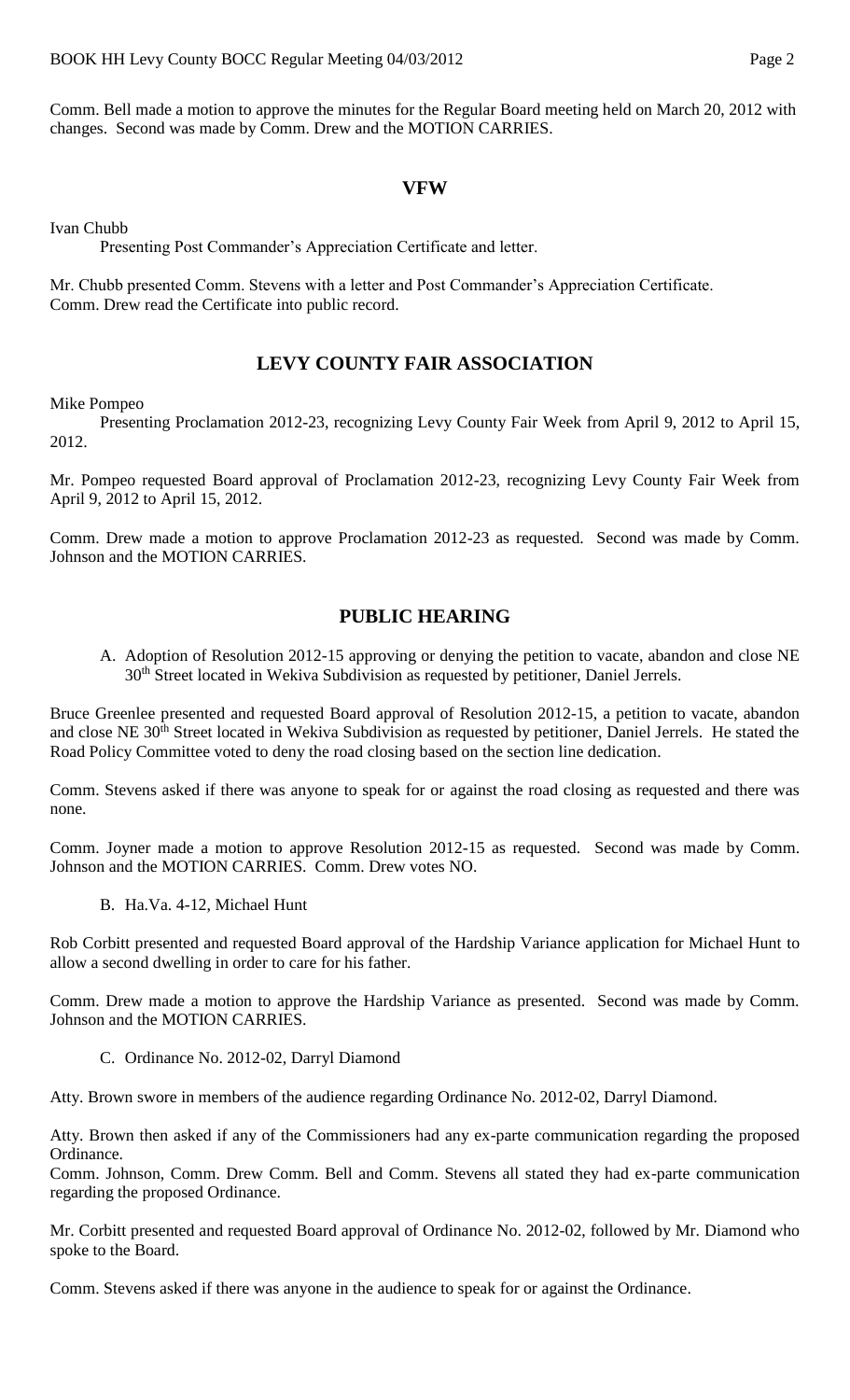Renate Cannon questioned the completeness of the packet and Claudia Keiser spoke in opposition of the Ordinance.

Bob Obert spoke in favor of the Ordinance.

Commissioner Stevens closed the topic for public discussion and called for comments from the Board members.

After discussion, Comm. Bell made a motion to approve Ordinance 2012-02 as presented. Second was made by Comm. Johnson and the votes were cast as follows:

| YES           | NO            |
|---------------|---------------|
| Comm. Bell    | Comm. Joyner  |
| Comm. Johnson | Comm. Stevens |
|               | Comm. Drew    |

The MOTION FAILS.

# **LEVY COUNTY JOURNAL**

Andy Andrews

A. Newspaper legal advertising controversy.

Mr. Andrews spoke to the Board and asked if they would designate the Journal as the "newspaper of record" for all county legal notices.

## **CHIEFLAND CITIZEN**

Tom Ten Broeck

A. Consider the Chiefland Citizen for all of Levy County's legal advertising.

Mr. Ten Broeck spoke to the Board and pointed out fees charged for legal advertising to the County comparing amounts from Landmark Communication and the Levy County Journal.

## **PUBLIC COMMENTS**

Renate Cannon spoke to the Board regarding the newspaper issue.

## **NATURE COAST BUSINESS DEVELOPMENT COUNCIL**

David Pieklik, Executive Director

A. Request Chair signature on Florida Enterprise Zone Program's signature authorization form.

Mr. Pieklik presented and requested Board approval of the Chairman's signature on the Florida Enterprise Zone Program's signature authorization form. This form authorizes the Nature Coast Development Council to sign Department of Revenue forms related to the reimbursement of Enterprise Zone tax credits.

Comm. Bell made a motion to approve the Chairman's signature on the Florida Enterprise Zone Program's signature authorization form as requested. Second was made by Comm. Johnson and the MOTION CARRIES.

Mr. Pieklik also gave an update to the Board and stated there is a summit next month on May 14<sup>th</sup>.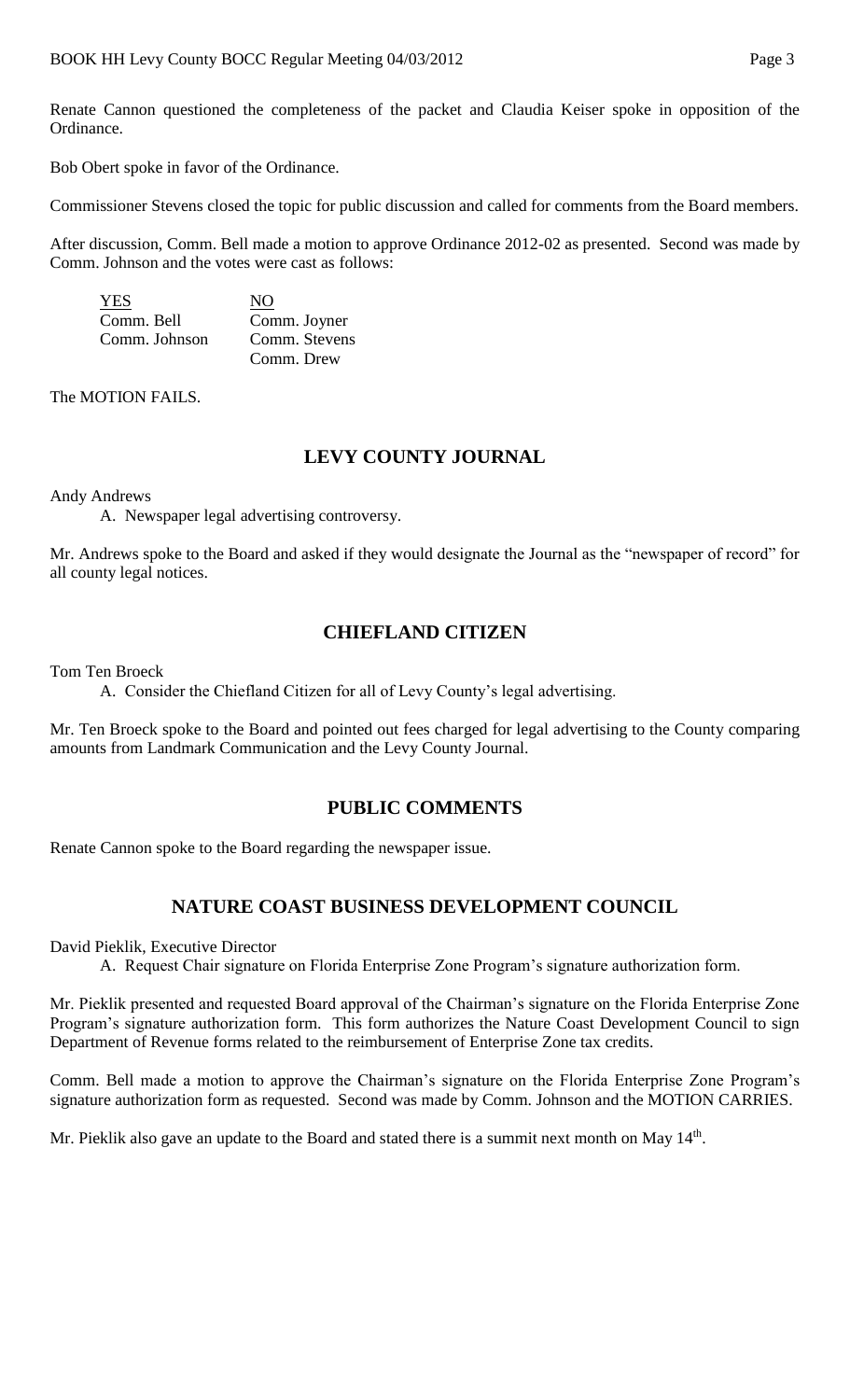# **LEVY COUNTY SHERIFF'S OFFICE**

Mike West, 911 Coordinator

Request to ratify Board Chair's signature on three E911 Rural County Grants, as follows:

A. E911 System Maintenance, provides 12 months of maintenance for CPE equipment and software.

Mr. West requested Board approval of the E911 System stating this is a non-matching grant which provides 12 months of maintenance for the CPE equipment and software.

Comm. Drew made a motion to approve the E911 System Maintenance grant as requested. Second was made by Comm. Bell and the MOTION CARRIES.

B. Viper 4.1 Upgrade, proves an upgrade for CPE from version 2.0 to version 4.1.

Mr. West requested Board approval of the Viper 4.1 stating this is a non-matching grant which provides an upgrade for the CPE from Version 2.0 to Version 4.1.

Comm. Drew made a motion to approve the Viper 4.1 upgrade as presented. Second was made by Comm. Bell and the MOTION CARRIES.

C. NG911 Mapping Display, provides an upgrade to mapping display which will migrate mapping to one that is server based and NG 911 able.

Mr. West requested Board approval of the NG911 Mapping Display stating this provides an upgrade to the mapping display which will migrate the mapping to one that is server based and NG911 able.

Comm. Drew made a motion to approve the NG911 Mapping Display as requested. Second was made by Comm. Bell and the MOTION CARRIES.

# **CLERK OF COURT**

Sheila Rees, Chief Deputy & Finance Director

Requests approval of Resolution 2012-22; amending the final budget for fiscal year 2011-2012; providing for an effective date.

Mrs. Rees requested Board approval of Resolution 2012-22; amending the final budget for fiscal year 2011- 2012. The amendments are as follows:

Increase Transportation Fund by \$62,301 Increase E-911 Fund by \$93,580

The total budget amount with amendments is \$58,667,836.

Comm. Drew made a motion to approve Resolution 2012-22 as presented. Second was made by Comm. Bell and the MOTION CARRIES.

## **ROAD DEPARTMENT**

Bruce Greenlee, Administrative Road Superintendent

A. Request board direction with bidding for blasting at Gulf Hammock Pit.

Mr. Greenlee presented the two bids received for blasting at the Gulf Hammock Pit:

North Florida Drilling Services, Inc. \$2,541 Austin Powder Company \$5,819.19

Comm. Bell made a motion to approve the bids from North Florida Drilling Services, Inc. for drilling and Austin Powder Company for blasting. Second was made by Comm. Johnson and the MOTION CARRIES.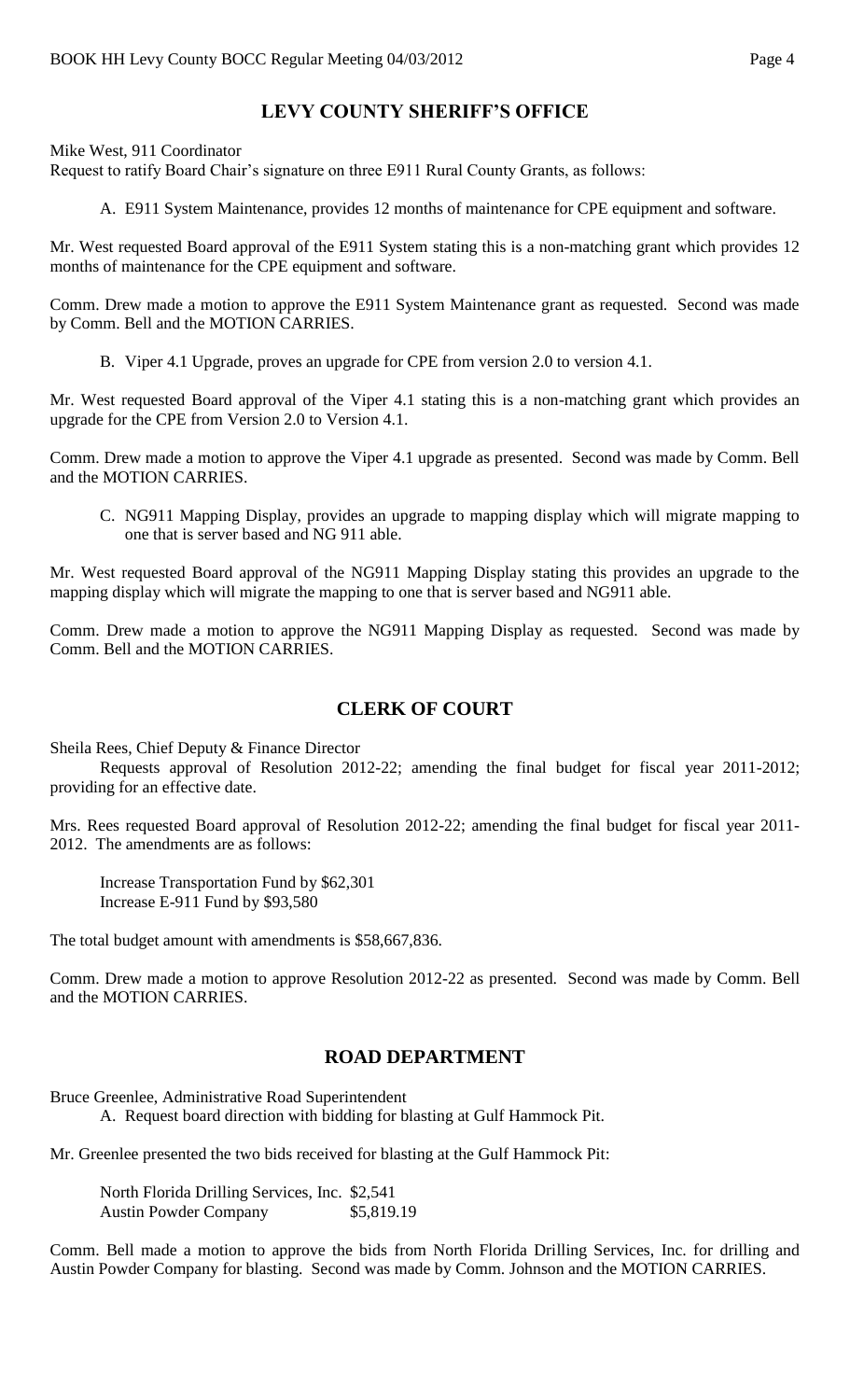- B. Request Board approval to apply for grants from Florida Department of Transportation as follows:
	- 1. County Incentive Grant Program (CIGP)
	- 2. Small County Outreach Program (SCOP)
	- 3. Small County Road Assistance Program (SCRAP)

Mr. Greenlee requested Board approval to apply for the above listed grants from Florida Department of Transportation and listed the following roads as those which would be on the applications as roads in the most need of repair:

347 to 345 (Turkeytown area) US 19 to 129 CR 341 from US 19 to C345 Clay Landing Road C40-A in Inglis CR 40 E in Inglis CR 343, NE  $60<sup>th</sup>$  Street from CR 241 to SR 45

Comm. Drew made a motion to approve application of the grants listed above from the Florida Department of Transportation. Second was made by Comm. Johnson and the MOTION CARRIES.

C. Request from Mr. Heath Davis to accept SW 142nd Court into county maintenance/ownership. - TABLED -

## **DEPARTMENT REPORTS**

## **COUNTY ATTORNEY**

Anne Bast Brown

A. Consider and vote on Resolution 2012-18, adding fiber optic cable and space on the Inglis tower as assets for the use of the North Florida Broadband Authority, including determination of how many pairs of fiber optic cable to commit to the Authority.

Atty. Brown requested Board approval of Resolution 2012-08 and to determine how many pairs of fiber optic cable it may want to commit to the use of the NFBA.

Comm. Johnson made a motion to approve Resolution 2012-18 and to commit one pair of fiber optic cables for the use of the North Florida Broadband Authority. Second was made by Comm. Bell and the MOTION CARRIES.

B. Consider and act on Resolution 2012-17, implementing local preference purchasing policy.

Atty. Brown requested Board approval of Resolution 2012-17, implementing the local preference purchasing policy.

After discussion, Comm. Bell made a motion to table this item to allow the Commissioners time to review. Second was made by Comm. Johnson and the votes were cast as follows:

| <b>YES</b>    | NO            |
|---------------|---------------|
| Comm. Bell    | Comm. Joyner  |
| Comm. Drew    | Comm. Stevens |
| Comm. Johnson |               |

#### The MOTION CARRIES.

Atty. Brown spoke to the Board regarding the Medicaid House Bill, HB 5301, which passed recently and how this will affect Levy County.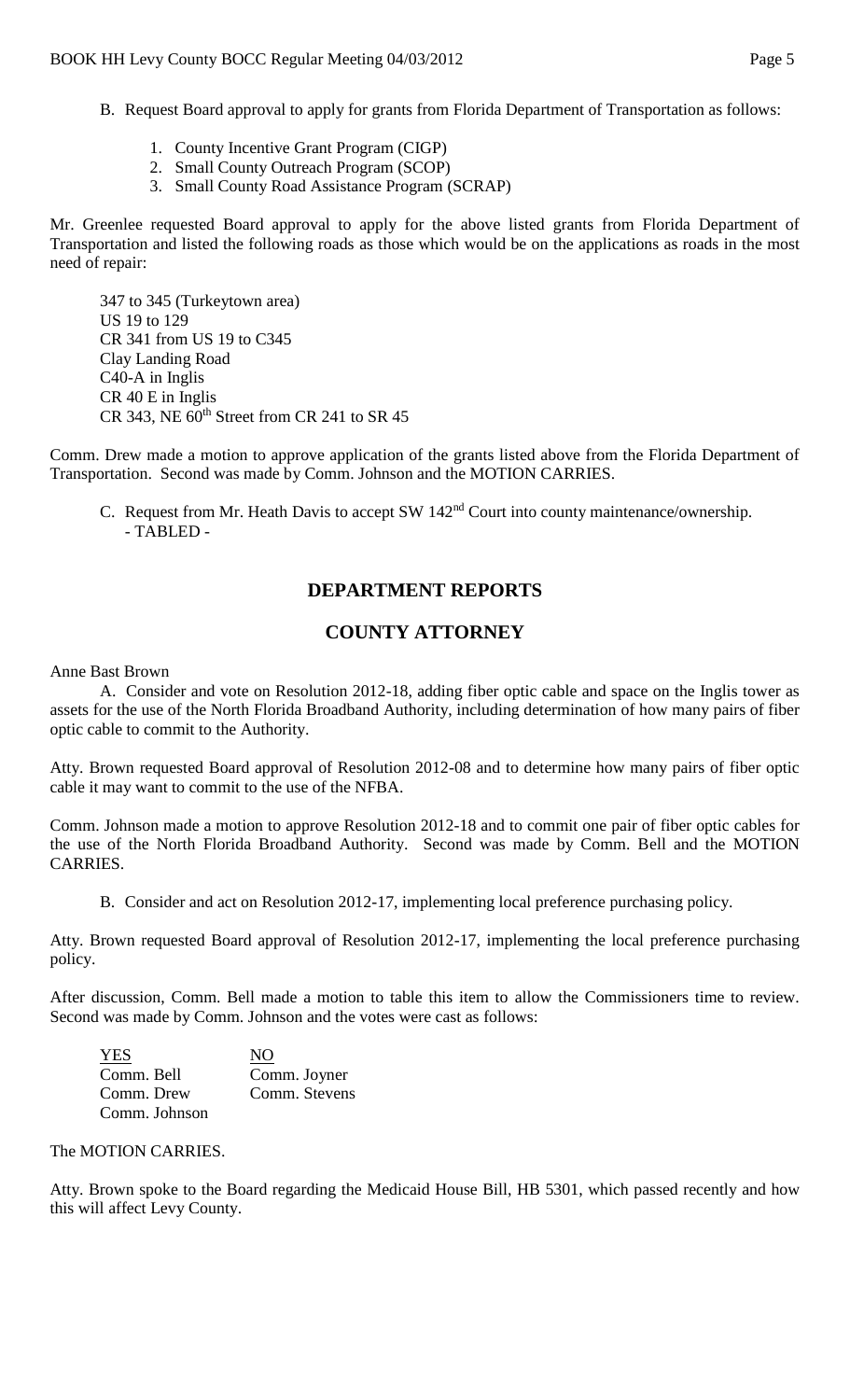# **COUNTY COORDINATOR**

Fred Moody

Requesting authorization to sign the agreement between Levy County and Florida Department of Corrections to provide inmate labor for the Recycling Program, when received.

Comm. Johnson made a motion to authorize Mr. Moody to sign the agreement between Levy County and the Florida Department of Corrections when it is received. Second was made by Comm. Drew and the MOTION CARRIES.

Mr. Moody also stated Mr. Tummond will be retiring soon.

#### **CORRESPONDENCE**

Karen Blackburn

A. Presenting Proclamation 2012-21, recognizing April 2012 as National Donate Life Month.

Mrs. Blackburn requested Board approval of Proclamation 2012-21, recognizing April 2012 as Donate Life Month.

Comm. Bell made a motion to approve Proclamation 2012-21 as requested. Second was made by Comm. Johnson and the MOTION CARRIES.

B. Withlacoochee Regional Planning Council voted for its dues rate to remain the same at \$.35 cents per capita for fiscal year 2012-2013; requests \$14,268 from Levy County for fiscal year ending September 30, 2013.

Mrs. Blackburn presented to the Board the Withlacoochee Regional Planning Council's request in the amount of \$14,268 for the fiscal year ending September 30, 2013 for Board approval.

Comm. Bell made a motion to approve the request from the Withlacoochee Regional Planning Council as requested. Second was made by Comm. Drew and the MOTION CARRIES.

#### **EMERGENCY MANAGEMENT**

Mark S. Johnson, Director

Requesting permission to purchase mobile radio equipment with installation pages for Public Safety command vehicles and one Emergency Management vehicle.

Mr. Johnson requested Board approval to purchase mobile radio equipment with the installation of programming packages for three Public Safety command vehicles and one Emergency Management vehicle in the amount of \$18,889.98 from Williams Communications, Inc. The radios will be purchased with their Emergency Management Performance Grant non-matching federal funds.

Comm. Drew made a motion to approve the purchase of mobile radio equipment with installation of programming packages as requested. Second was made by Comm. Bell and the MOTION CARRIES.

## **LIBRARY**

Lisa Brasher, Director

Requesting Levy County enter into a contract with Auto-Graphics, Inc. to provide services required to maintain automated circulation.

Ms. Brasher requested Board approval for Levy County to enter into a contract with Auto-Graphics, Inc. not to exceed \$15,000 and to waive the bid process.